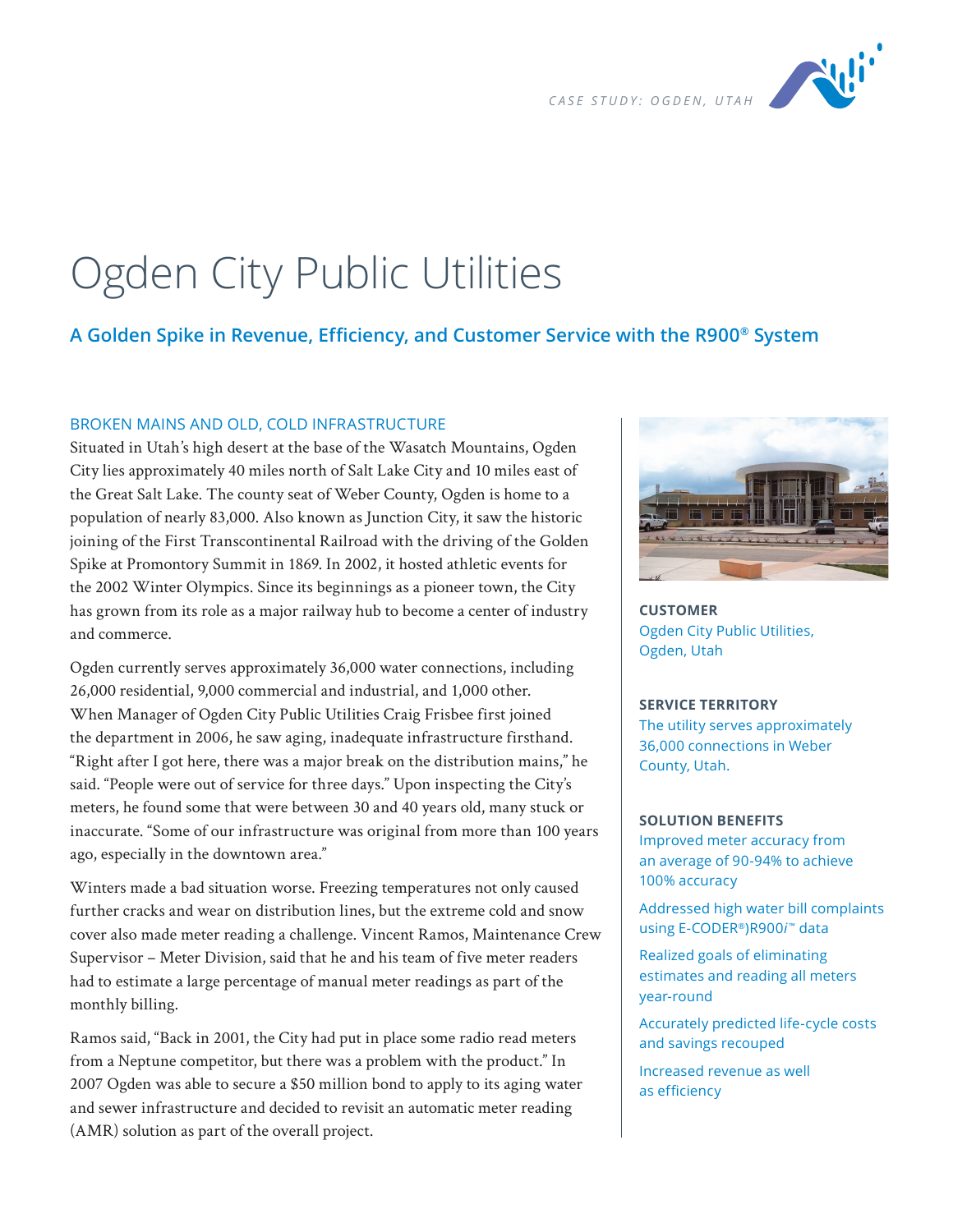

## READYING FOR RADIO READS WITH NEPTUNE®

In 2008, the City sent out a request for proposal on a system-wide changeout of its meters, absolute encoders, and radio frequency meter interface units (RF MIUs). "Our goal was to eliminate estimating and replace all our meters with AMR technology to read year-round," said Frisbee.

Ramos accompanied meter reading teams in other cities to research the pros and cons of different AMR systems. He came back impressed with the Neptune R900® System. "Their mobile unit was the fastest," he said. He was likewise interested in the system's data logging capability.

Frisbee was also pleased with Neptune – in particular, with how the company "answered all our concerns, and even provided a software program for us to provide a financial analysis of the savings we could expect." the Neptune Systems Advisor™ tool for AMR showed Ogden how long it would take for the R900 System to recoup its own costs after the changeout. "We presented [the findings] to the mayor and the city council, which really helped to sell them on the advantages of the system," added Frisbee.

Working with Neptune Distributor Ken Sheffield and his installation team at Meter Works, Ogden City began implementation of the R900 System in 2009. Meter Works hired the City's meter readers to assist with the installations in their off time, which has allowed them to see "the other side of the process and to get good crosstraining," according to Frisbee. Sheffield's team has been a close collaborator and has "been ready, willing, and able to answer my questions," he added, saying, "They even came up with good questions of their own." For one example, even before Ogden had chosen Neptune, Sheffield researched the City's engineering standards for meters and found a requirement stipulating that the meter bodies could not contain lead. As Neptune lead free, bronze-body meters met even upcoming lead requirements years ago, that was another point in the AMR/AMI provider's favor.

#### R900 AMR CONSERVES WATER, LABOR, AND MONEY

The City has switched routes to AMR technology as funding has allowed, an ongoing effort expected to be completed in the next two to three years. "We are first attacking those routes that are toughest, most dangerous, or hard to read," Ramos said. In the meantime, the City is already noting the difference its R900 System provides. As of mid-February 2012, Ramos and his team were reading about 12,000 of the City's accounts through mobile data collection. "Now we can just drive by to pick up the reads. I love to tell them stories about how easy they've got it, compared to when I first started," he said. The new reading efficiencies have freed up the crew for tasks beyond meter reading, including working on sizing and stuck meters.

While Ogden City was starting the AMR installation, it was also upgrading its billing system. "After our first month's internal audit, we saw that we were already increasing revenues significantly, as well as efficiencies," Frisbee said. "Those efficiencies will help us not to raise rates as much … so we can do more with that dollar."

Ramos has also seen the difference at the meter. "Our older meters have registered between 90 and 94 percent accuracy, with a few as low as 70 or even 60 percent. However, our new meters are proving 100 percent accurate, so we're getting our full revenue out of them. We noticed a jump in revenue right away." Customers noticed their bills were suddenly higher, too, and called the City to question them. Ramos was ready, "Using the E-CODER® )R900*i* ™ [combination absolute encoder/RF MIU], we can show them consumption activity charts that make sense of their bills."

Frisbee added, "Education is key to conservation. We can show customers with graphs their water usage on an hourly basis, so they can then use that information to conserve water and even address sources of leaks, such as a toilet or sprinkler. Many of them wind up saying, 'Wow. I'm using more than I think I should.' Most customers have